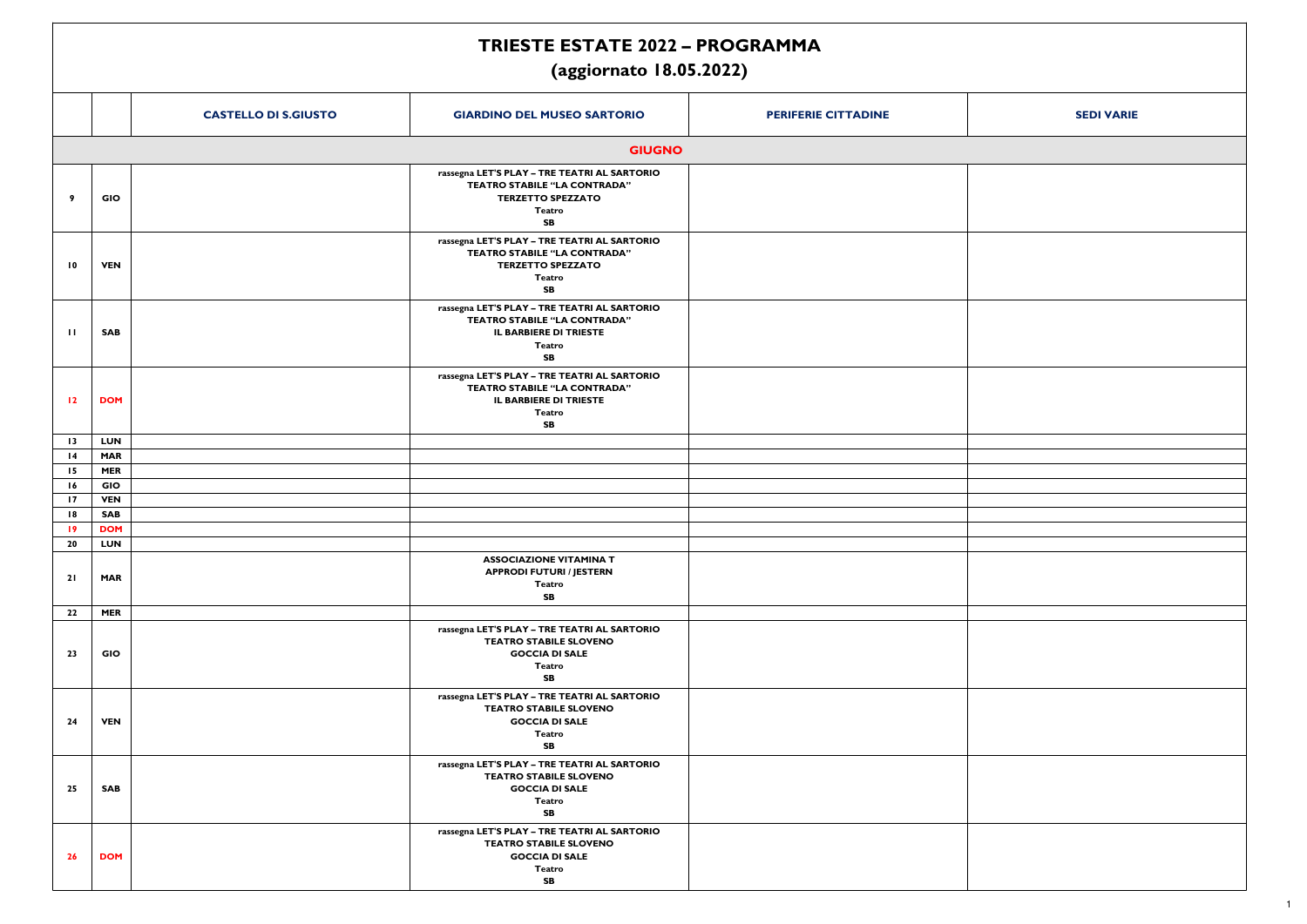|                |            | <b>CASTELLO DI S.GIUSTO</b>                                                                                                                                                                     | <b>GIARDINO DEL MUSEO SARTORIO</b>                                                                                                                                                                                        | <b>PERIFERIE CITTADINE</b>                                                                                                                           | <b>SEDI VARIE</b>                                                                                                                    |
|----------------|------------|-------------------------------------------------------------------------------------------------------------------------------------------------------------------------------------------------|---------------------------------------------------------------------------------------------------------------------------------------------------------------------------------------------------------------------------|------------------------------------------------------------------------------------------------------------------------------------------------------|--------------------------------------------------------------------------------------------------------------------------------------|
| 27             | <b>LUN</b> |                                                                                                                                                                                                 |                                                                                                                                                                                                                           |                                                                                                                                                      |                                                                                                                                      |
| 28             | <b>MAR</b> |                                                                                                                                                                                                 |                                                                                                                                                                                                                           |                                                                                                                                                      |                                                                                                                                      |
| 29             | <b>MER</b> |                                                                                                                                                                                                 |                                                                                                                                                                                                                           |                                                                                                                                                      |                                                                                                                                      |
| 30             | <b>GIO</b> |                                                                                                                                                                                                 | rassegna LET'S PLAY - TRE TEATRI AL SARTORIO<br><b>TEATRO MIELA</b><br><b>LA PRINCIPESSA AZZURRA</b><br>Teatro<br><b>SB</b>                                                                                               |                                                                                                                                                      |                                                                                                                                      |
|                |            |                                                                                                                                                                                                 | <b>LUGLIO</b>                                                                                                                                                                                                             |                                                                                                                                                      |                                                                                                                                      |
|                |            |                                                                                                                                                                                                 | rassegna LET'S PLAY - TRE TEATRI AL SARTORIO                                                                                                                                                                              |                                                                                                                                                      | <b>GIARDINO PUBBLICO M. de TOMMASINI</b>                                                                                             |
|                | <b>VEN</b> | <b>TEATRO LA CONTRADA</b><br>LE SORELLE ROBESPIERRE<br>Teatro<br><b>SB</b>                                                                                                                      | <b>TEATRO MIELA</b><br><b>DALLA CARNE E DALLE OSSA</b><br>Teatro                                                                                                                                                          |                                                                                                                                                      | <b>ASSOCIAZIONE MAREMETRAGGIO</b><br><b>SHORTS INTERNATIONAL FILM FESTIVAL</b>                                                       |
|                |            |                                                                                                                                                                                                 | <b>SB</b>                                                                                                                                                                                                                 |                                                                                                                                                      | Cinema                                                                                                                               |
| $\overline{2}$ | <b>SAB</b> | <b>TEATRO SLOVENO</b><br><b>MARLENEDITH</b><br>Teatro                                                                                                                                           | rassegna LET'S PLAY - TRE TEATRI AL SARTORIO<br><b>TEATRO MIELA</b><br><b>PASOLINI ON THE ROAD</b><br>Teatro<br>SB                                                                                                        | BORGO SAN SERGIO - Biblioteca Comunale Stelio Mattioni<br><b>ASSOCIAZIONE ANBIMA</b><br><b>RASSEGNA BANDE ANBIMA</b><br>Musica                       | <b>GIARDINO PUBBLICO M. de TOMMASINI</b><br><b>ASSOCIAZIONE MAREMETRAGGIO</b><br>SHORTS INTERNATIONAL FILM FESTIVAL<br>Cinema        |
| -3             | <b>DOM</b> | filone FESTIVAL<br>HOT IN THE CITY FESTIVAL<br><b>GOOD VIBRATIONS ENTERTAINMENT</b><br><b>DEAD DAISIES</b><br>Musica<br><b>SB</b>                                                               | rassegna LET'S PLAY - TRE TEATRI AL SARTORIO<br><b>TEATRO MIELA</b><br><b>PASOLINI ON THE ROAD</b><br>Teatro<br>SB                                                                                                        | <b>BORGO SAN SERGIO</b><br><b>ASSOCIAZIONE ARTI FRAGILI</b><br><b>TEATRO CABARET</b><br><b>Teatro</b>                                                | <b>GIARDINO PUBBLICO M. de TOMMASINI</b><br><b>ASSOCIAZIONE MAREMETRAGGIO</b><br><b>SHORTS INTERNATIONAL FILM FESTIVAL</b><br>Cinema |
|                | <b>LUN</b> | ORCHESTRA D'ARCHI DEL CONSERVATORIO "G.TARTINI"<br><b>CONCERTO</b><br>Musica                                                                                                                    |                                                                                                                                                                                                                           | <b>BORGO SAN SERGIO</b><br><b>CIVICA ORCHESTRA DI FIATI G. VERDI</b><br><b>QUADRI TRIESTINI</b><br>Musica                                            | <b>GIARDINO PUBBLICO M. de TOMMASINI</b><br><b>ASSOCIAZIONE MAREMETRAGGIO</b><br><b>SHORTS INTERNATIONAL FILM FESTIVAL</b><br>Cinema |
|                | <b>MAR</b> | filone FESTIVAL<br>TRIESTELOVESJAZZ FESTIVAL<br><b>CINQUANTACINQUE COOP. SOC.</b><br>SERATA LUTTAZZI NICO GORI 10TET + SPAKKAZUK<br>Musica                                                      |                                                                                                                                                                                                                           | <b>BORGO SAN SERGIO</b><br><b>ASSOCIAZIONE LA MACCHINA DEL TESTO</b><br>MIA MARTINI E LOREDANA BERTE': LA VOCE DELL'ANIMA<br>Musica e Teatro         | <b>GIARDINO PUBBLICO M. de TOMMASINI</b><br><b>ASSOCIAZIONE MAREMETRAGGIO</b><br><b>SHORTS INTERNATIONAL FILM FESTIVAL</b><br>Cinema |
|                | <b>MER</b> | filone FESTIVAL<br><b>HOT IN THE CITY FESTIVAL</b><br><b>GOOD VIBRATIONS ENTERTAINMENT</b><br><b>CANTO LIBERO</b><br>Musica<br><b>SB</b>                                                        |                                                                                                                                                                                                                           | <b>BORGO SAN SERGIO</b><br><b>ASSOCIAZIONE PETIT SOLEIL</b><br><b>DOMACE</b><br>Cabaret                                                              | <b>GIARDINO PUBBLICO M. de TOMMASINI</b><br><b>ASSOCIAZIONE MAREMETRAGGIO</b><br><b>SHORTS INTERNATIONAL FILM FESTIVAL</b><br>Cinema |
| 7              | <b>GIO</b> | <b>CONSERVATORIO "G.TARTINI"</b><br>LA MUSICA SUSSURRA E CI INSEGNA LA VITA<br>Omaggio a Ezio Bosso<br>Musica                                                                                   | filone FESTIVAL<br>TRIESTELOVESJAZZ FESTIVAL<br><b>CINQUANTACINQUE COOP. SOC.</b><br><b>GRAFITTI TRIO + BEGANOVIC TRIO + SPAKKAZUK</b><br>Musica                                                                          | <b>BORGO SAN SERGIO</b><br><b>ASSOCIAZIONE ANBIMA</b><br><b>RASSEGNA BANDE ANBIMA</b><br>Musica                                                      | <b>GIARDINO PUBBLICO M. de TOMMASINI</b><br><b>ASSOCIAZIONE MAREMETRAGGIO</b><br><b>SHORTS INTERNATIONAL FILM FESTIVAL</b><br>Cinema |
|                | <b>VEN</b> | filone FESTIVAL<br>TRIESTE OPERETTA FESTIVAL<br><b>ASSOCIAZIONE INTERNAZIONALE DELL' OPERETTA</b><br>"GETTING TALL" DAL MUSICAL NINE E<br>DAL FILM 8 E MEZZO DI FELLINI<br>Musical<br><b>SB</b> | <b>ASSOCIAZIONE CULTURALE ZATROCARAMA /</b><br>TEATRO DEI BURATTINI DELLA CITTA' DI FIUME<br><b>VANDA LAVANDA</b><br>Rassegna Teatro Ragazzi                                                                              | SAN GIACOMO - Biblioteca Comunale Quarantotto Gambini<br><b>ASSOCIAZIONE ANBIMA</b><br><b>RASSEGNA BANDE ANBIMA</b><br>Musica                        | <b>GIARDINO PUBBLICO M. de TOMMASINI</b><br><b>ASSOCIAZIONE MAREMETRAGGIO</b><br><b>SHORTS INTERNATIONAL FILM FESTIVAL</b><br>Cinema |
| 9              | <b>SAB</b> | <b>VIGNA PR S.R.L.</b><br><b>INCOGNITO</b><br>Musica<br>SB                                                                                                                                      | <b>ASSOCIAZIONE CULTURALE ZATROCARAMA /</b><br><b>FONDAZIONE TEATRO RAGAZZI E GIOVANI ONLUS -</b><br><b>CENTRO DI PRODUZIONE TEATRALE TORINO ITALIA</b><br><b>QUADROTTO, TONDINO E LA LUNA</b><br>Rassegna Teatro Ragazzi | <b>SAN GIACOMO</b><br><b>Filone FESTIVAL</b><br>TRIESTELOVESJAZZ FESTIVAL<br><b>CINQUANTACINQUE COOP. SOC.</b><br><b>FABIO JEGHER TRIO</b><br>Musica | <b>GIARDINO PUBBLICO M. de TOMMASINI</b><br><b>ASSOCIAZIONE MAREMETRAGGIO</b><br>SHORTS INTERNATIONAL FILM FESTIVAL<br>Cinema        |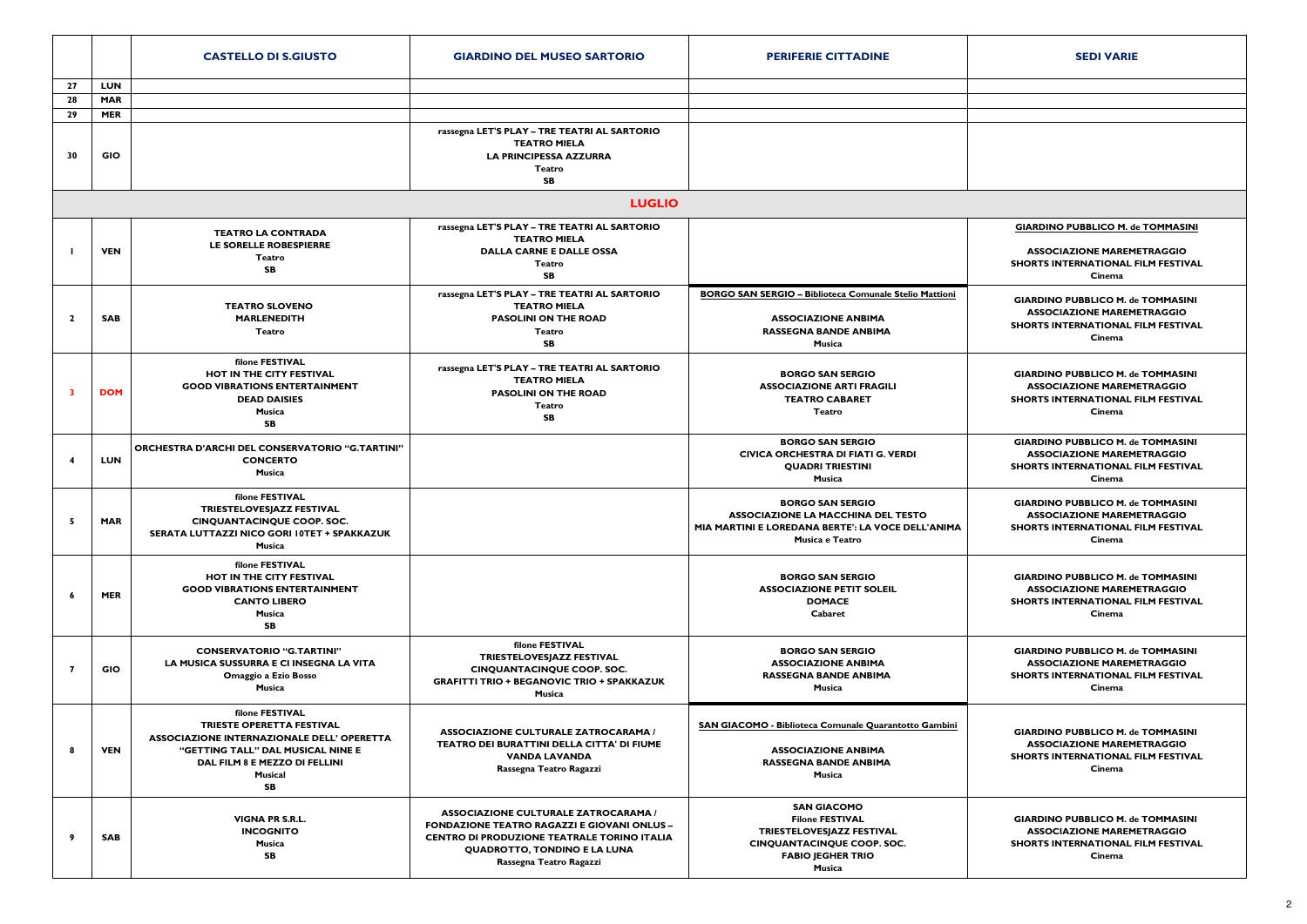# **GIARDINO PUBBLICO M. de TOMMASINIFilone FESTIVAL RASSEGNA #CINEMANORDESTCASA DEL CINEMACinemaGIARDINO PUBBLICO M. de TOMMASINI Filone FESTIVAL CASA DEL CINEMARASSEGNA #CINEMANORDEST**

**GIARDINO PUBBLICO M. de TOMMASINI Filone FESTIVAL CASA DEL CINEMA RASSEGNA #CINEMANORDESTCinema**

|                 |            | <b>CASTELLO DI S.GIUSTO</b>                                                                                                                | <b>GIARDINO DEL MUSEO SARTORIO</b>                                                                                                                    | <b>PERIFERIE CITTADINE</b>                                                                                                                                                     | <b>SEDI VARIE</b>                                                                                                                                                                                                                                              |
|-----------------|------------|--------------------------------------------------------------------------------------------------------------------------------------------|-------------------------------------------------------------------------------------------------------------------------------------------------------|--------------------------------------------------------------------------------------------------------------------------------------------------------------------------------|----------------------------------------------------------------------------------------------------------------------------------------------------------------------------------------------------------------------------------------------------------------|
| $\overline{10}$ | <b>DOM</b> | ASSOCIAZIONE CULTURALE UTHER PENDRAGON<br><b>DANZE IRLANDESI</b><br>Musica e Danza<br>SB                                                   | <b>ASSOCIAZIONE CULTURALE ZATROCARAMA /</b><br><b>TEATRO LA CONTRADA</b><br><b>BIANCANEVE NON APRITE QUELLA PORTA</b><br>Rassegna Teatro Ragazzi      | <b>SAN GIACOMO</b><br><b>TRIESTECLASSICA</b><br><b>FESTIVAL VISIONI</b><br><b>CONCERTO DEI GIOVANI ARTISTI VINCITORI DELLA</b><br>"CALL TRIESTECLASSICA 2022"<br><b>Musica</b> | <b>GIARDINO PUBBLICO M. de</b><br><b>Filone FESTIVA</b><br><b>RASSEGNA #CINEMAN</b><br><b>CASA DEL CINE</b><br>Cinema                                                                                                                                          |
| $\mathbf{H}$    | <b>LUN</b> | CIVICA ORCHESTRA DI FIATI G. VERDI<br><b>MUSIC MATCH</b><br><b>Musica</b>                                                                  | filone FESTIVAL<br>TRIESTELOVESJAZZ FESTIVAL<br><b>CINQUANTACINQUE COOP. SOC.</b><br><b>TSLOVESJAZZTRIO + EMSI</b><br><b>Musica</b>                   | <b>SAN GIACOMO</b><br><b>ASSOCIAZIONE LA MACCHINA DEL TESTO</b><br>MIA MARTINI E LOREDANA BERTE': LA VOCE DELL'ANIMA<br>Musica e Teatro                                        | <b>GIARDINO PUBBLICO M. de</b><br><b>Filone FESTIVA</b><br><b>CASA DEL CINE</b><br><b>RASSEGNA #CINEMAN</b><br>Cinema                                                                                                                                          |
| 12              | <b>MAR</b> | filone FESTIVAL<br>HOT IN THE CITY FESTIVAL<br><b>GOOD VIBRATIONS ENTERTAINMENT</b><br><b>MAGICAL MISTERY STORY</b><br>Musica<br><b>SB</b> | filone FESTIVAL<br>TRIESTELOVESJAZZ FESTIVAL<br><b>CINQUANTACINQUE COOP. SOC.</b><br><b>CASTELLI/PONCHIROLI + MATIJA DEDIC</b><br><b>Musica</b>       | <b>SAN GIACOMO</b><br><b>CIVICA ORCHESTRA DI FIATI G. VERDI</b><br>LELIO LUTTAZZI: UNA VITA TRA LE NOTE<br>Teatro e Musica                                                     | <b>GIARDINO PUBBLICO M. de</b><br><b>Filone FESTIVA</b><br><b>CASA DEL CINE</b><br><b>RASSEGNA #CINEMAN</b><br>Cinema                                                                                                                                          |
| $\overline{13}$ | <b>MER</b> | filone FESTIVAL<br>TRIESTELOVESJAZZ FESTIVAL<br><b>CINQUANTACINQUE COOP. SOC.</b><br><b>HORACIO HERNANDEZ</b><br>Musica                    |                                                                                                                                                       | <b>SAN GIACOMO</b><br><b>ASSOCIAZIONE PETIT SOLEIL</b><br><b>DOMACE</b><br>Cabaret                                                                                             | <b>GIARDINO PUBBLICO M. de</b><br><b>Filone FESTIVA</b><br><b>CASA DEL CINE</b><br><b>RASSEGNA #CINEMAN</b><br>Cinema                                                                                                                                          |
| $\overline{14}$ | <b>GIO</b> |                                                                                                                                            | <b>ASSOCIAZIONE CULTURALE OPERA VIVA</b><br>RIFLESSI D'ACQUA - SPECIE PROTETTA<br><b>Teatro</b>                                                       | <b>SAN GIACOMO</b><br><b>ASSOCIAZIONE ANBIMA</b><br><b>RASSEGNA BANDE ANBIMA</b><br>Musica                                                                                     | <b>GIARDINO PUBBLICO M. de</b><br><b>Filone FESTIVA</b><br><b>CASA DEL CINE</b><br><b>RASSEGNA #CINEMAN</b><br>Cinema<br><b>Inoltre CATTEDRALE DI S</b><br><b>FONDAZIONE CARDINALE DOME</b><br><b>CORO DELLA CAPPELLA</b><br><b>PONTIFICIA "SIST</b><br>Musica |
| 15              | <b>VEN</b> | <b>ORCHESTRA CEGHEDACCIO</b><br><b>CONCERTO</b><br>Musica<br><b>SB</b>                                                                     | <b>TRIESTECLASSICA</b><br><b>FESTIVAL VISIONI</b><br><b>LUCI E OMBRE</b><br><b>Musica</b>                                                             |                                                                                                                                                                                |                                                                                                                                                                                                                                                                |
| 16              | <b>SAB</b> | filone FESTIVAL<br>TRIESTELOVESJAZZ FESTIVAL<br><b>CINQUANTACINQUE COOP. SOC.</b><br><b>JOHN SCOFIELD</b><br>Musica                        | <b>GOLDEN SHOW</b><br><b>CIOCCOLATO ALL'ARANCIO</b><br><b>Teatro</b>                                                                                  | <b>OPICINA - Società Culturale Slovena</b><br><b>ASSOCIAZIONE ANBIMA</b><br><b>RASSEGNA BANDE ANBIMA</b><br>Musica                                                             |                                                                                                                                                                                                                                                                |
| 17              | <b>DOM</b> | <b>TEATRO MIELA</b><br><b>SUZANNE VEGA</b><br><b>Musica</b><br><b>SB</b>                                                                   | <b>TEATRO STABILE di FIUME</b><br><b>LOCKCLOWN</b><br><b>Teatro</b>                                                                                   | <b>OPICINA</b><br>ORCHESTRA BAROCCA TRIESTINA CUM JUBILO<br><b>CONCERTO MUSICA BAROCCA</b><br><b>Musica</b>                                                                    |                                                                                                                                                                                                                                                                |
| 18              | <b>LUN</b> | filone FESTIVAL<br>HOT IN THE CITY FESTIVAL<br><b>GOOD VIBRATIONS ENTERTAINMENT</b><br><b>LARKIN POE</b><br><b>Musica</b><br><b>SB</b>     |                                                                                                                                                       | <b>OPICINA</b><br><b>ASSOCIAZIONE ARTI FRAGILI</b><br><b>MEIN KARL</b><br><b>Teatro</b>                                                                                        |                                                                                                                                                                                                                                                                |
| $\overline{19}$ | <b>MAR</b> | <b>SOCIETA' DEI CONCERTI</b><br><b>L. VAN BEETHOVEN SINFONIA N. 5</b><br><b>Musica</b><br>SB                                               | filone FESTIVAL<br>TRIESTELOVESJAZZ FESTIVAL<br><b>CINQUANTACINQUE COOP. SOC.</b><br><b>GLAUCO VENIER NEW 4TET + VIOLONCELLI ITINERANTI</b><br>Musica | <b>OPICINA</b><br><b>TEATRO MIELA</b><br><b>BABA BOOM SHOW "ARMIDA &amp; FRIENDS PER UN FUTURO</b><br><b>DECORTICATO E SENZA BUCCIA"</b><br><b>Teatro</b>                      |                                                                                                                                                                                                                                                                |

**GIARDINO PUBBLICO M. de TOMMASINI Filone FESTIVAL CASA DEL CINEMA RASSEGNA #CINEMANORDESTCinema**

**GIARDINO PUBBLICO M. de TOMMASINI Filone FESTIVAL CASA DEL CINEMA RASSEGNA #CINEMANORDESTCinema**

**Inoltre CATTEDRALE DI SAN GIUSTO**

**FONDAZIONE CARDINALE DOMENICO BARTOLUCCICORO DELLA CAPPELLA MUSICALE PONTIFICIA "SISTINA"Musica**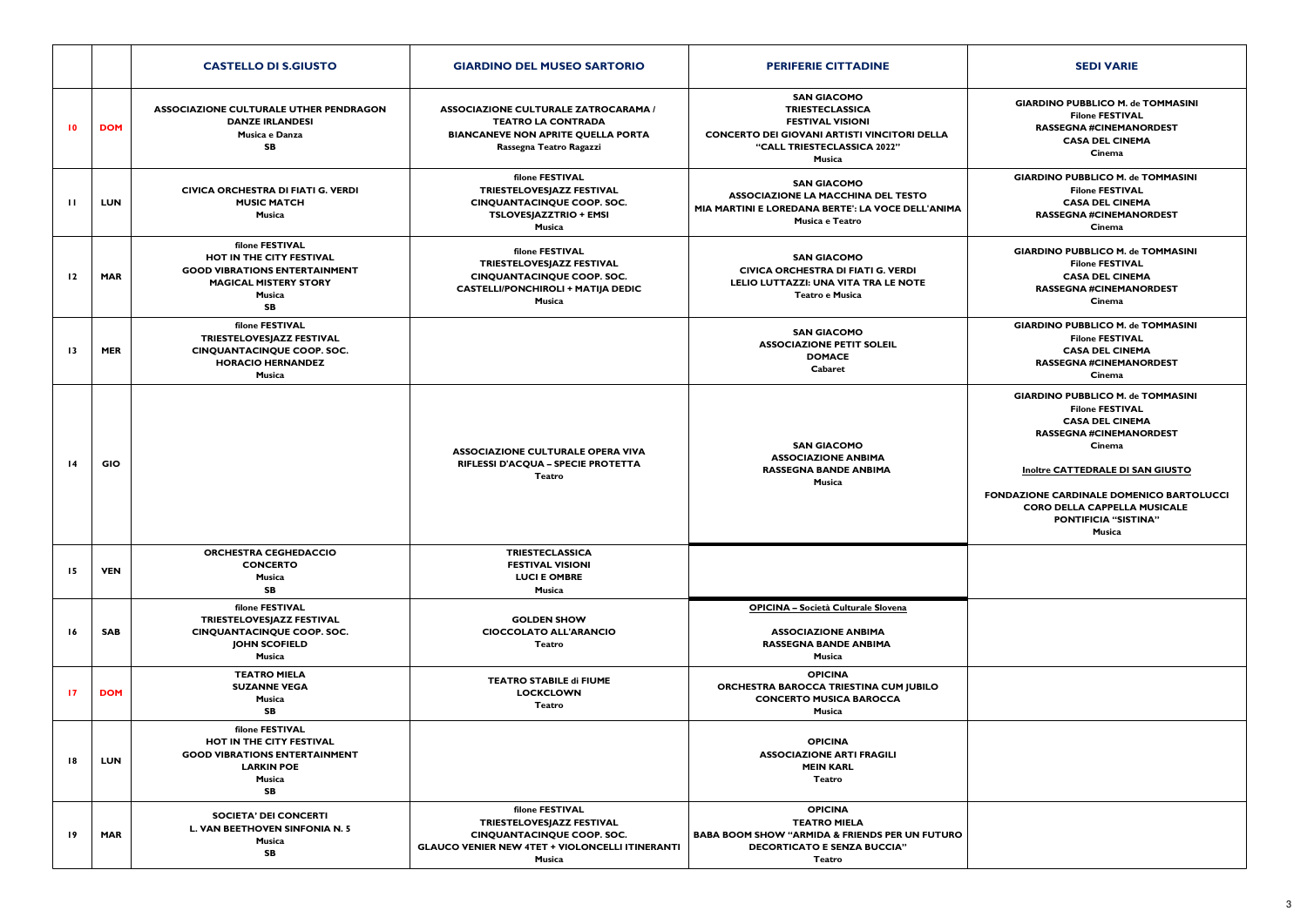|    |            | <b>CASTELLO DI S.GIUSTO</b>                                                                                                                                                | <b>GIARDINO DEL MUSEO SARTORIO</b>                                                                                                                                                              | <b>PERIFERIE CITTADINE</b>                                                                                        | <b>SEDI VARIE</b>                                                                                                                                                     |
|----|------------|----------------------------------------------------------------------------------------------------------------------------------------------------------------------------|-------------------------------------------------------------------------------------------------------------------------------------------------------------------------------------------------|-------------------------------------------------------------------------------------------------------------------|-----------------------------------------------------------------------------------------------------------------------------------------------------------------------|
| 20 | <b>MER</b> | <b>ASSOCIAZIONE GIOVANI MUSICISTI</b><br><b>ORCHESTRA ESYO</b><br>Musica<br><b>SB</b>                                                                                      | filone FESTIVAL<br>TRIESTELOVESJAZZ FESTIVAL<br><b>CINQUANTACINQUE COOP. SOC.</b><br>THE LAST COAT OF PINK + ANGELO COMISSO<br>Musica                                                           |                                                                                                                   |                                                                                                                                                                       |
| 21 | <b>GIO</b> | <b>SOCIETA' DEI CONCERTI</b><br><b>L. VAN BEETHOVEN SINFONIA N. 8</b><br>Musica<br><b>SB</b>                                                                               | filone FESTIVAL<br>TRIESTELOVESJAZZ FESTIVAL<br><b>CINQUANTACINQUE COOP. SOC.</b><br><b>MAURILIO BALZANELLI + MOMBAO</b><br>Musica                                                              | <b>OPICINA</b><br><b>ASSOCIAZIONE PETIT SOLEIL</b><br><b>DOMACE</b><br>Cabaret                                    |                                                                                                                                                                       |
| 22 | <b>VEN</b> |                                                                                                                                                                            | filone FESTIVAL<br>TRIESTELOVESJAZZ FESTIVAL<br><b>CINQUANTACINQUE COOP. SOC.</b><br>RENATO CHICCO-RATKO ZJACA NOCTURNAL QUARTET<br><b>FEATURING JOHN RILEY</b><br>+ MASSARIA DITMANS<br>Musica | <b>OPICINA</b><br><b>SOCIETA' DEI CONCERTI</b><br><b>MUSICA DA CAMERA</b><br>Musica                               | <b>POLITEAMA ROSS</b><br>filone FESTIVA<br><b>TRIESTE OPERETTA F</b><br><b>ASSOCIAZIONE INTERNAZIONA</b><br><b>LA PRINCIPESSA DELLA</b><br><b>Teatro</b><br><b>SB</b> |
| 23 | <b>SAB</b> | filone FESTIVAL<br>HOT IN THE CITY FESTIVAL<br><b>GOOD VIBRATIONS ENTERTAINMENT</b><br><b>GORAN BREGOVIC</b><br>Musica<br><b>SB</b>                                        | <b>SOCIETA' DEI CONCERTI</b><br>L. VAN BEETHOVEN TRIO IN RE MAGGIORE OP. 70<br><b>Musica</b><br>SB                                                                                              | <b>BARCOLA - Circolo Culturale Sloveno</b><br><b>ASSOCIAZIONE I '60 RUGGENTI</b><br>"I '60 RUGGENTI"<br>Musica    | <b>POLITEAMA ROSS</b><br><b>Filone FESTIVA</b><br><b>TRIESTE OPERETTA F</b><br><b>ASSOCIAZIONE INTERNAZIONA</b><br><b>LA PRINCIPESSA DELLA</b><br>Teatro<br><b>SB</b> |
| 24 | <b>DOM</b> |                                                                                                                                                                            | <b>TEATRO LA CONTRADA</b><br>PERDI PESO IN 30 GIORNI<br><b>Teatro</b>                                                                                                                           | <b>BARCOLA</b><br><b>ASSOCIAZIONE ANBIMA</b><br><b>RASSEGNA BANDE ANBIMA</b><br>Musica                            | <b>TEATRO VERD</b><br><b>SOCIETA' DEI CON</b><br><b>L. VAN BEETHOVEN SIN</b><br>Musica<br><b>SB</b>                                                                   |
| 25 | LUN        | <b>EPOPS PRODUCTION</b><br><b>DANA GILLESPIE RONNIE JONES</b><br>Musica<br>SB                                                                                              |                                                                                                                                                                                                 | <b>BARCOLA</b><br><b>ASSOCIAZIONE PETIT SOLEIL</b><br><b>DOMACE</b><br>Cabaret                                    |                                                                                                                                                                       |
| 26 | <b>MAR</b> | <b>CONSERVATORIO "G.TARTINI"</b><br><b>GEMELLAGGIO ORCHESTRE CONSERVATORI ITALIA -</b><br><b>SERBIA</b><br>Musica                                                          |                                                                                                                                                                                                 | <b>BARCOLA</b><br><b>ASSOCIAZIONE TEATRALE L'ARMONIA / IL GABBIANO APS</b><br><b>UNA BURLA RIUSCITA</b><br>Teatro |                                                                                                                                                                       |
| 27 | <b>MER</b> | COMUNITÀ CROATA DI TRIESTE - HRVATSKA ZAJEDNICA<br><b>U TRSTU</b><br><b>OXYGENE</b> con la band croata Sudar percussion<br><b>JEAN MICHEL JARRE</b><br>Musica<br><b>SB</b> |                                                                                                                                                                                                 | <b>BARCOLA</b><br><b>ASSOCIAZIONE TRIESTE FLUTE</b><br><b>CONCERTO TRIESTE FLUTE ENSEMBLE</b><br>Musica           |                                                                                                                                                                       |
| 28 | <b>GIO</b> | <b>TEATRO MIELA</b><br><b>MIELA MUSIC LIVE</b><br>Teatro<br>SB                                                                                                             | <b>TEATRO MOVIMENTI ARTISTICI TRASVERSALI</b><br>I GUARDIANI DEL NANGA<br>Teatro                                                                                                                | <b>BARCOLA</b><br><b>TOZZI TRIBUTE BAND</b><br><b>TOZZI TRIBUTE</b><br>Musica                                     |                                                                                                                                                                       |
| 29 | <b>VEN</b> | filone FESTIVAL<br><b>HOT IN THE CITY FESTIVAL</b><br><b>GOOD VIBRATIONS ENTERTAINMENT</b><br><b>CALLING THE BOSS</b><br>Musica<br><b>SB</b>                               | <b>ASSOCIAZIONE VUOTO A PERDERE</b><br><b>ENDRIGO E NELIDA MILANI AI TRATTATI DI OSIMO</b><br>Teatro                                                                                            | <b>BARCOLA</b><br><b>ASSOCIAZIONE ANBIMA</b><br><b>RASSEGNA BANDE ANBIMA</b><br>Musica                            | <b>POLITEAMA ROSS</b><br>filone FESTIVA<br><b>TRIESTE OPERETTA F</b><br><b>ASSOCIAZIONE INTERNAZIONA</b><br><b>SCUGNIZZA</b><br>Musica<br><b>SB</b>                   |

| <b>SEDI VARIE</b>                                                                                                                                              |
|----------------------------------------------------------------------------------------------------------------------------------------------------------------|
|                                                                                                                                                                |
|                                                                                                                                                                |
|                                                                                                                                                                |
|                                                                                                                                                                |
| <b>POLITEAMA ROSSETTI</b>                                                                                                                                      |
| filone FESTIVAL<br><b>TRIESTE OPERETTA FESTIVAL</b><br><b>ASSOCIAZIONE INTERNAZIONALE DELL'OPERETTA</b><br><b>LA PRINCIPESSA DELLA CZARDA</b><br>Teatro<br>SB  |
| <b>POLITEAMA ROSSETTI</b>                                                                                                                                      |
| <b>Filone FESTIVAL</b><br><b>TRIESTE OPERETTA FESTIVAL</b><br><b>ASSOCIAZIONE INTERNAZIONALE DELL'OPERETTA</b><br><b>LA PRINCIPESSA DELLA CZARDA</b><br>Teatro |
| SB                                                                                                                                                             |
| <b>TEATRO VERDI</b>                                                                                                                                            |
| <b>SOCIETA' DEI CONCERTI</b><br><b>L. VAN BEETHOVEN SINFONIA N. 9</b><br><b>Musica</b><br>SB                                                                   |
|                                                                                                                                                                |
|                                                                                                                                                                |
|                                                                                                                                                                |
|                                                                                                                                                                |
|                                                                                                                                                                |
|                                                                                                                                                                |
|                                                                                                                                                                |
|                                                                                                                                                                |
|                                                                                                                                                                |
| <b>POLITEAMA ROSSETTI</b>                                                                                                                                      |
| filone FESTIVAL<br><b>TRIESTE OPERETTA FESTIVAL</b><br><b>ASSOCIAZIONE INTERNAZIONALE DELL'OPERETTA</b><br><b>SCUGNIZZA</b>                                    |
| Musica<br><b>SB</b>                                                                                                                                            |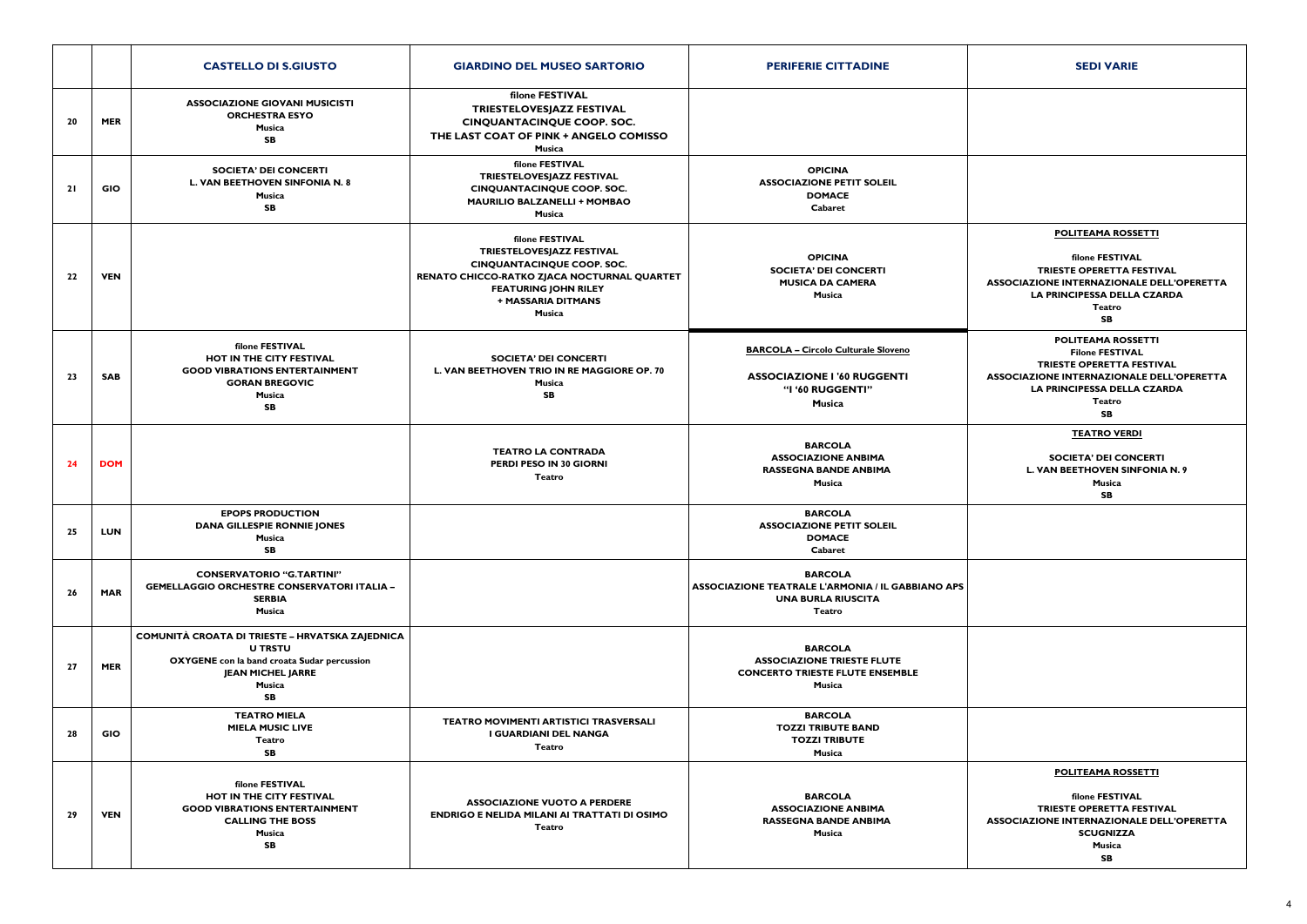#### **POLITEAMA ROSSETTIFilone FESTIVAL TRIESTE OPERETTA FESTIVAL ASSOCIAZIONE INTERNAZIONALE DELL'OPERETTASCUGNIZZAMusicaSB**

## **MUSEO D'ANTICHITA' J.J. WINCKELMANN**

## **ARCHEOLOGIA DI SERA 2022 - EGITTO.22 L'ABC DEI GEROGLIFICI + LE TRE STELE EGIZIE DEL MUSEO + ESOTISMI SETTECENTESCHI E OMAGGIO A MARIA MALIBRAN**

#### **Cultura**

|                         |            | <b>CASTELLO DI S.GIUSTO</b>                                                                                                                     | <b>GIARDINO DEL MUSEO SARTORIO</b>                                                                                                                                                   | <b>PERIFERIE CITTADINE</b>                                                                                                                         | <b>SEDI VARIE</b>                                                                                                                                                    |
|-------------------------|------------|-------------------------------------------------------------------------------------------------------------------------------------------------|--------------------------------------------------------------------------------------------------------------------------------------------------------------------------------------|----------------------------------------------------------------------------------------------------------------------------------------------------|----------------------------------------------------------------------------------------------------------------------------------------------------------------------|
| 30                      | <b>SAB</b> | filone FESTIVAL<br>HOT IN THE CITY FESTIVAL<br><b>GOOD VIBRATIONS ENTERTAINMENT</b><br><b>CALLING THE BOSS</b><br>Musica<br><b>SB</b>           | <b>TEATRO STABILE DI VERONA</b><br><b>RACCONTO D'INVERNO</b><br>Teatro                                                                                                               | <b>BARCOLA</b><br><b>ASSOCIAZIONE ANBIMA</b><br><b>RASSEGNA BANDE ANBIMA</b><br>Musica                                                             | <b>POLITEAMA ROSS</b><br><b>Filone FESTIVA</b><br><b>TRIESTE OPERETTA F</b><br><b>ASSOCIAZIONE INTERNAZIONA</b><br><b>SCUGNIZZA</b><br>Musica<br><b>SB</b>           |
| <b>31</b>               | <b>DOM</b> | <b>D'AIMES</b><br><b>DAMADORE' OMAGGIO A FABRIZIO DE ANDRE'</b><br>Musica<br><b>SB</b>                                                          | <b>CIRCOLO CULTURALE ASTROFILI TRIESTE ODV</b><br>HOUSTON, ABBIAMO UN PROBLEMA<br>Storie spaziali di fallimenti, di successo e altre sorprese<br>inaspettate<br><b>Teatro</b>        | SERVOLA - Area comunale "ex cinema"<br><b>ASSOCIAZIONE ANBIMA</b><br><b>RASSEGNA BANDE ANBIMA</b><br>Musica                                        |                                                                                                                                                                      |
|                         |            |                                                                                                                                                 | <b>AGOSTO</b>                                                                                                                                                                        |                                                                                                                                                    |                                                                                                                                                                      |
|                         | <b>LUN</b> | filone FESTIVAL<br>HOT IN THE CITY FESTIVAL<br><b>GOOD VIBRATIONS ENTERTAINMENT</b><br><b>MARIO BIONDI</b><br>Musica<br><b>SB</b>               |                                                                                                                                                                                      | <b>SERVOLA</b><br><b>ASSOCIAZIONE ARTI FRAGILI</b><br><b>MEIN KARL</b><br><b>Teatro</b>                                                            |                                                                                                                                                                      |
| $\overline{2}$          | <b>MAR</b> | <b>ASSOCIAZIONE VITAMINA T</b><br><b>APPRODI FESTIVAL</b><br>Teatro<br><b>SB</b>                                                                |                                                                                                                                                                                      | <b>SERVOLA</b><br><b>ASSOCIAZIONE TEATRALE L'ARMONIA / PROPOSTE</b><br><b>TEATRALI APS</b><br><b>CASALINGHE DISPERATE</b><br><b>Teatro</b>         | <b>MUSEO D'ANTICHITA' J.J. W</b><br><b>ARCHEOLOGIA DI SERA 202</b><br>L'ABC DEI GEROGLIFICI + LE TRE ST<br>+ ESOTISMI SETTECENTESCHI E<br><b>MALIBRAN</b><br>Cultura |
| $\overline{\mathbf{3}}$ | <b>MER</b> | filone FESTIVAL<br>TRIESTE OPERETTA FESTIVAL<br><b>ASSOCIAZIONE INTERNAZIONALE DELL'OPERETTA</b><br><b>GALA MUSICAL</b><br>Musica<br><b>SB</b>  |                                                                                                                                                                                      | <b>SERVOLA</b><br><b>TEATRO MIELA</b><br><b>BABA BOOM SHOW "ARMIDA &amp; FRIENDS PER UN FUTURO</b><br><b>DECORTICATO E SENZA BUCCIA"</b><br>Teatro |                                                                                                                                                                      |
| 4                       | GIO        | filone FESTIVAL<br><b>SUMMER ROCK FESTIVAL</b><br><b>ASSOCIAZIONE MUSICA LIBERA</b><br><b>OZRICS TENTACLES ELETRONIC</b><br>Musica<br><b>SB</b> | <b>ASSOCIAZIONE CULTURALE ZATROCARAMA /</b><br>HNK IVAN P.I ZAJC DRAMMA ITALIANO DI FIUME<br><b>ADRIATICO</b><br>Rassegna Teatro Ragazzi                                             | <b>SERVOLA</b><br><b>ASSOCIAZIONE MACCHINA DEL TESTO</b><br><b>IL NASO</b><br>Teatro / Musica                                                      |                                                                                                                                                                      |
| -5                      | <b>VEN</b> | filone FESTIVAL<br><b>SUMMER ROCK FESTIVAL</b><br><b>ASSOCIAZIONE MUSICA LIBERA</b><br><b>DELIRIUM</b><br>Musica<br><b>SB</b>                   | <b>ASSOCIAZIONE CULTURALE ZATROCARAMA /</b><br><b>COMPANY RUE BARREE FRANCIA</b><br><b>MARIO A PUPPET SHOW</b><br>Rassegna Teatro Ragazzi                                            | <b>SERVOLA</b><br><b>ASSOCIAZIONE PETIT SOLEIL</b><br><b>DOMACE</b><br>Cabaret                                                                     |                                                                                                                                                                      |
| 6                       | <b>SAB</b> | filone FESTIVAL<br><b>SUMMER ROCK FESTIVAL</b><br><b>ASSOCIAZIONE MUSICA LIBERA</b><br><b>SOFT MACHINE</b><br>Musica<br><b>SB</b>               | <b>ASSOCIAZIONE CULTURALE ZATROCARAMA /</b><br>SSG IN DREAMART V SODELOVANJU S CANKARJEVIM<br>DOMOM LJUBLJANA ITALIA-SLOVENIA<br>IL CORTILE / NA DVORIŠČU<br>Rassegna Teatro Ragazzi | <b>SERVOLA</b><br><b>ASSOCIAZIONE ANBIMA</b><br><b>RASSEGNA BANDE ANBIMA</b><br>Musica                                                             |                                                                                                                                                                      |
| - 7                     | <b>DOM</b> | filone FESTIVAL<br><b>SUMMER ROCK FESTIVAL</b><br><b>ASSOCIAZIONE MUSICA LIBERA</b><br><b>OMAGGIO A BATTIATO</b><br>Musica<br><b>SB</b>         | <b>ASSOCIAZIONE CULTURALE ZATROCARAMA</b><br><b>ZAKON TEATAR CROAZIA</b><br>MIGLIORI AMICI / NAJBOLJ PRIJATELJI<br>Rassegna Teatro Ragazzi                                           |                                                                                                                                                    | <b>MOLO AUDAC</b><br>filone FESTIVA<br><b>TRIESTELOVESJAZZ F</b><br><b>CONCERTO ALL'ALBA - GIUL</b><br>Musica                                                        |

### **MOLO AUDACE**

**filone FESTIVAL TRIESTELOVESJAZZ FESTIVAL CONCERTO ALL'ALBA – GIULIO SCARAMELLAMusica**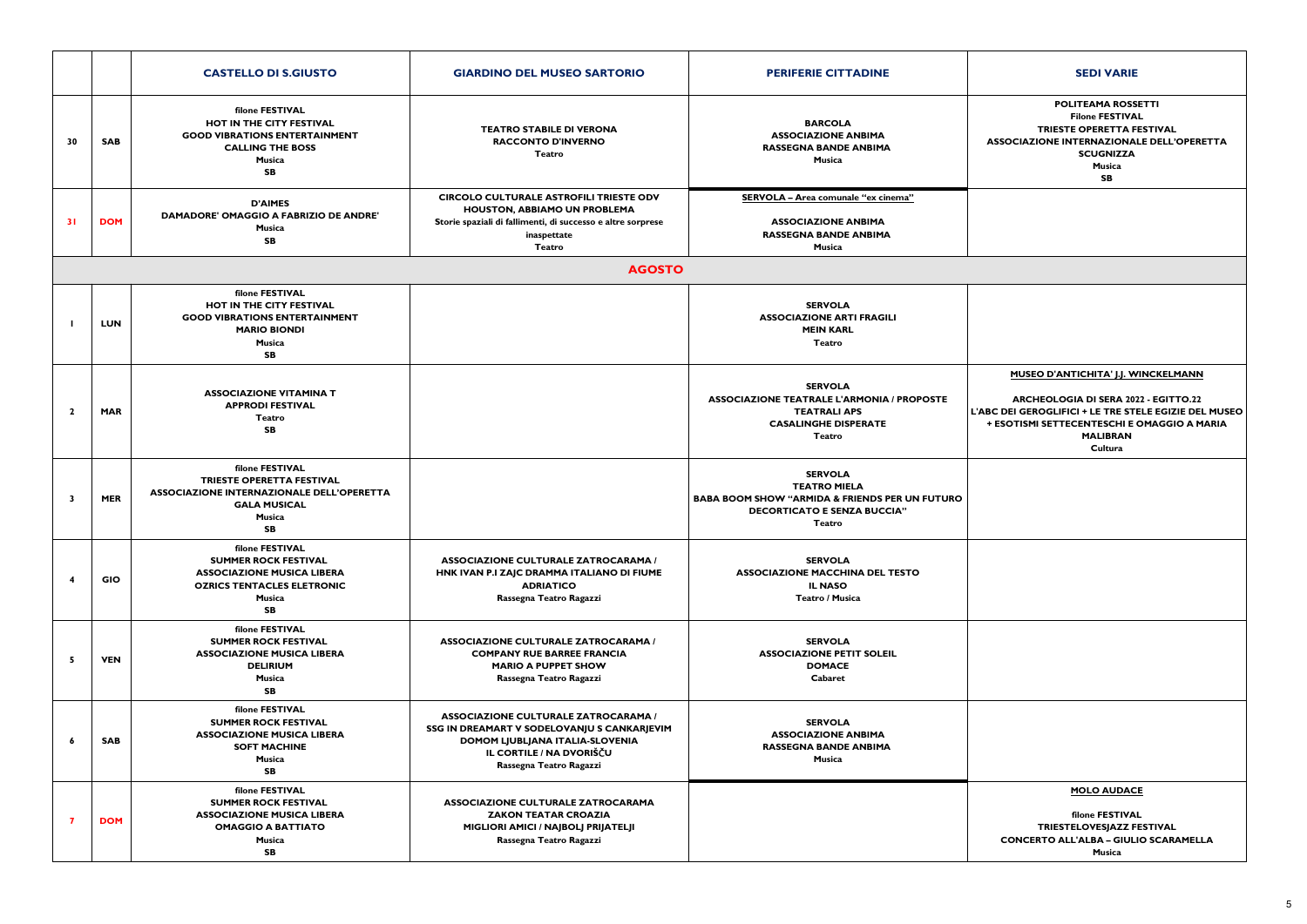|                                    |                   | <b>CASTELLO DI S.GIUSTO</b>                                                                                                                        | <b>GIARDINO DEL MUSEO SARTORIO</b>                                                                                                | <b>PERIFERIE CITTADINE</b> | <b>SEDI VARIE</b>                                                                                                                                                            |
|------------------------------------|-------------------|----------------------------------------------------------------------------------------------------------------------------------------------------|-----------------------------------------------------------------------------------------------------------------------------------|----------------------------|------------------------------------------------------------------------------------------------------------------------------------------------------------------------------|
| 8                                  | LUN               | <b>ASSOCIAZIONE NUOVA ORCHESTRA DA CAMERA</b><br><b>F. BUSONI</b><br><b>LA MUSICA DEL CINEMA</b><br>Musica<br><b>SB</b>                            |                                                                                                                                   |                            |                                                                                                                                                                              |
| 9                                  | <b>MAR</b>        | filone FESTIVAL<br>HOT IN THE CITY FESTIVAL<br><b>GOOD VIBRATIONS ENTERTAINMENT</b><br><b>JOSH STONE</b><br>Musica<br>SB                           |                                                                                                                                   |                            | <b>MUSEO D'ANTICHITA' J.J. W</b><br><b>ARCHEOLOGIA DI SERA 207</b><br>L'ABC DEI GEROGLIFICI + I TRE SAF<br>DEL MUSEO + L'OCA DEL CAIRO E<br><b>MOZARTIANE</b><br>Cultura     |
| $\overline{10}$                    | <b>MER</b>        | filone FESTIVAL<br>TRIESTE OPERETTA FESTIVAL<br><b>ASSOCIAZIONE INTERNAZIONALE DELL'OPERETTA</b><br><b>SCONTROSA GRAZIA</b><br>Musica<br><b>SB</b> |                                                                                                                                   |                            |                                                                                                                                                                              |
| $\mathbf{H}$                       | GIO               | <b>TEATRO MIELA</b><br><b>MIELA MUSIC LIVE</b><br>Teatro<br><b>SB</b>                                                                              | filone FESTIVAL<br>HOT IN THE CITY FESTIVAL<br><b>GOOD VIBRATIONS ENTERTAINMENT</b><br>RESPECT, OMAGGIO AD ARHETA<br>Musica<br>SB |                            |                                                                                                                                                                              |
| $\overline{12}$                    | <b>VEN</b>        | <b>ASSOCIAZIONE 1000 STREETS</b><br>1000 STREETS<br>Musica<br>SB                                                                                   | <b>APS ASHTAG</b><br><b>SECRET SOUNDS TRIESTE</b><br><b>SESTO LIVE</b><br>Musica<br><b>SB</b>                                     |                            |                                                                                                                                                                              |
| $\overline{13}$                    | SAB               | <b>TEATRO MIELA</b><br><b>MATT BIANCO</b><br>Teatro<br>SB                                                                                          | <b>APS ASHTAG</b><br><b>SECRET SOUNDS TRIESTE</b><br><b>CHIARA VIDONIS</b><br>Musica<br>SB                                        |                            |                                                                                                                                                                              |
| $\overline{14}$                    | <b>DOM</b>        | <b>GOOD VIBRATIONS ENTERTAINMENT</b><br>ANDREA PENNACCHI - POJANA E I SUOI FRATELLI<br><b>Cabaret / Musica</b><br>${\sf SB}$                       | <b>ASSOCIAZIONE NUOVA MULTIMUSICA</b><br><b>TEJO ORCHESTRA</b><br>Musica                                                          |                            |                                                                                                                                                                              |
| $\overline{15}$                    | <b>LUN</b>        | <b>GOOD VIBRATIONS ENTERTAINMENT</b><br>BIG ONE EUROPEAN PINK FLOYD SHOW<br>Musica<br><b>SB</b>                                                    | ORCHESTRA BAROCCA TRIESTINA CUM JUBILO<br><b>CONCERTO MUSICA BAROCCA</b><br>Musica<br><b>SB</b>                                   |                            |                                                                                                                                                                              |
| 16                                 | <b>MAR</b>        |                                                                                                                                                    |                                                                                                                                   |                            | <b>MUSEO D'ANTICHITA' J.J. W</b><br><b>ARCHEOLOGIA DI SERA 20)</b><br>L'ABC DEI GEROGLIFICI + I DUE SAR<br><b>MUSEO + TRIESTE, TEATRO SAN PIE</b><br><b>ISIDE</b><br>Cultura |
| $\overline{17}$<br>$\overline{18}$ | <b>MER</b><br>GIO |                                                                                                                                                    | <b>HANGAR TEATRI</b><br><b>BAT&amp;ROB</b><br>Teatro                                                                              |                            |                                                                                                                                                                              |
| $\overline{19}$                    | <b>VEN</b>        |                                                                                                                                                    | <b>ASSOCIAZIONE ATTO QUINTO</b><br><b>OTELLO</b><br>Teatro                                                                        |                            |                                                                                                                                                                              |
| 20                                 | SAB               |                                                                                                                                                    | <b>TEATRO MIELA</b><br>TUTORIAL COME DIVENTARE ITALIANI<br>Teatro                                                                 |                            |                                                                                                                                                                              |

| <b>SEDI VARIE</b>                                                                                                                                                                                                                     |
|---------------------------------------------------------------------------------------------------------------------------------------------------------------------------------------------------------------------------------------|
|                                                                                                                                                                                                                                       |
| <b>MUSEO D'ANTICHITA' J.J. WINCKELMANN</b><br><b>ARCHEOLOGIA DI SERA 2022 - EGITTO.22</b><br>L'ABC DEI GEROGLIFICI + I TRE SARCOFAGI LIGNEI EGIZI<br>DEL MUSEO + L'OCA DEL CAIRO ED ALTRE INTUIZIONI<br><b>MOZARTIANE</b><br>Cultura  |
|                                                                                                                                                                                                                                       |
|                                                                                                                                                                                                                                       |
|                                                                                                                                                                                                                                       |
|                                                                                                                                                                                                                                       |
|                                                                                                                                                                                                                                       |
|                                                                                                                                                                                                                                       |
| <b>MUSEO D'ANTICHITA' J.J. WINCKELMANN</b><br><b>ARCHEOLOGIA DI SERA 2022 - EGITTO.22</b><br>L'ABC DEI GEROGLIFICI + I DUE SARCOFAGI IN PIETRA DEL<br>MUSEO + TRIESTE, TEATRO SAN PIETRO 1798. LE NOZZE DI<br><b>ISIDE</b><br>Cultura |
|                                                                                                                                                                                                                                       |
|                                                                                                                                                                                                                                       |
|                                                                                                                                                                                                                                       |